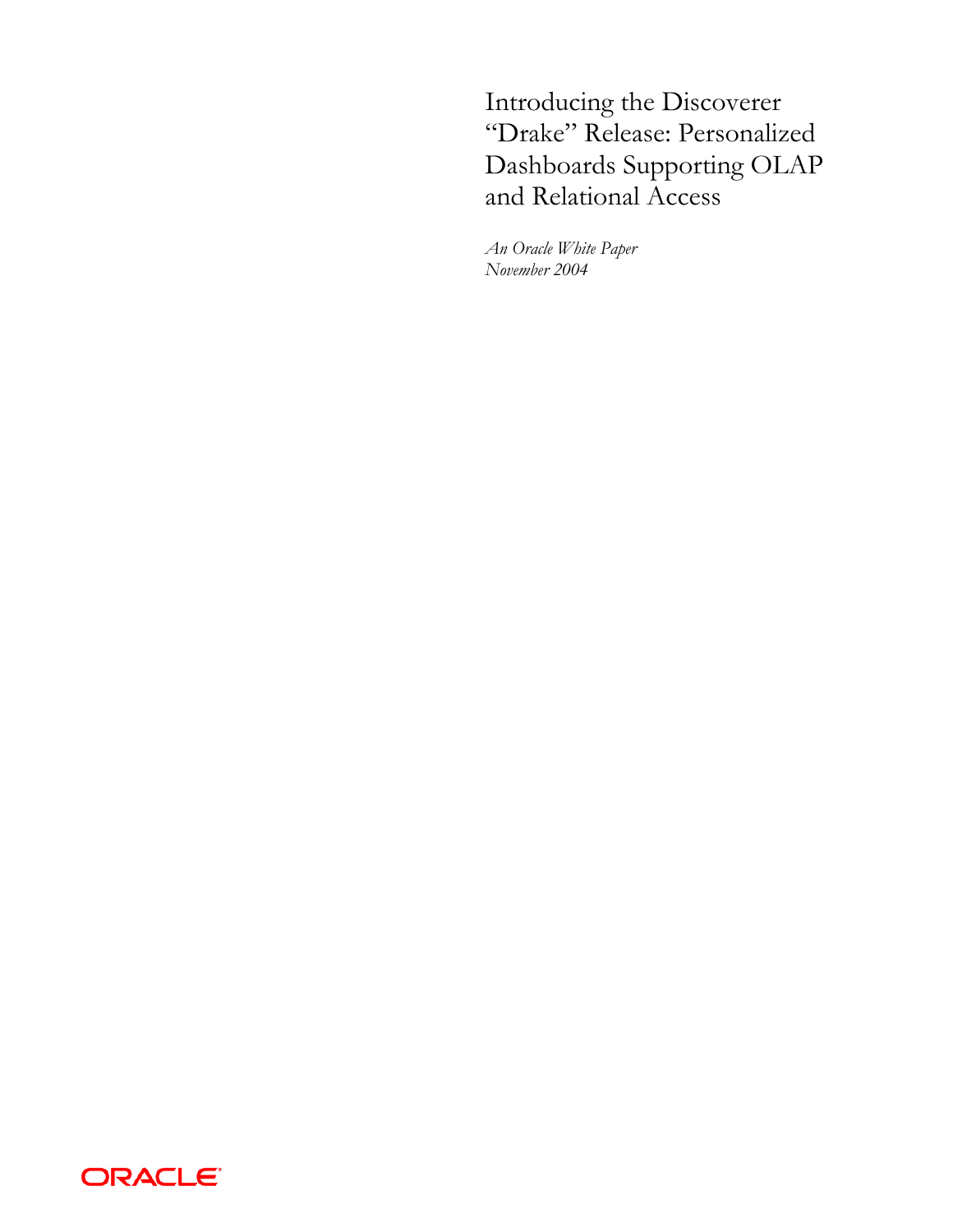# Introducing the Discoverer "Drake" Release: Personalized Dashboards Supporting OLAP and Relational Access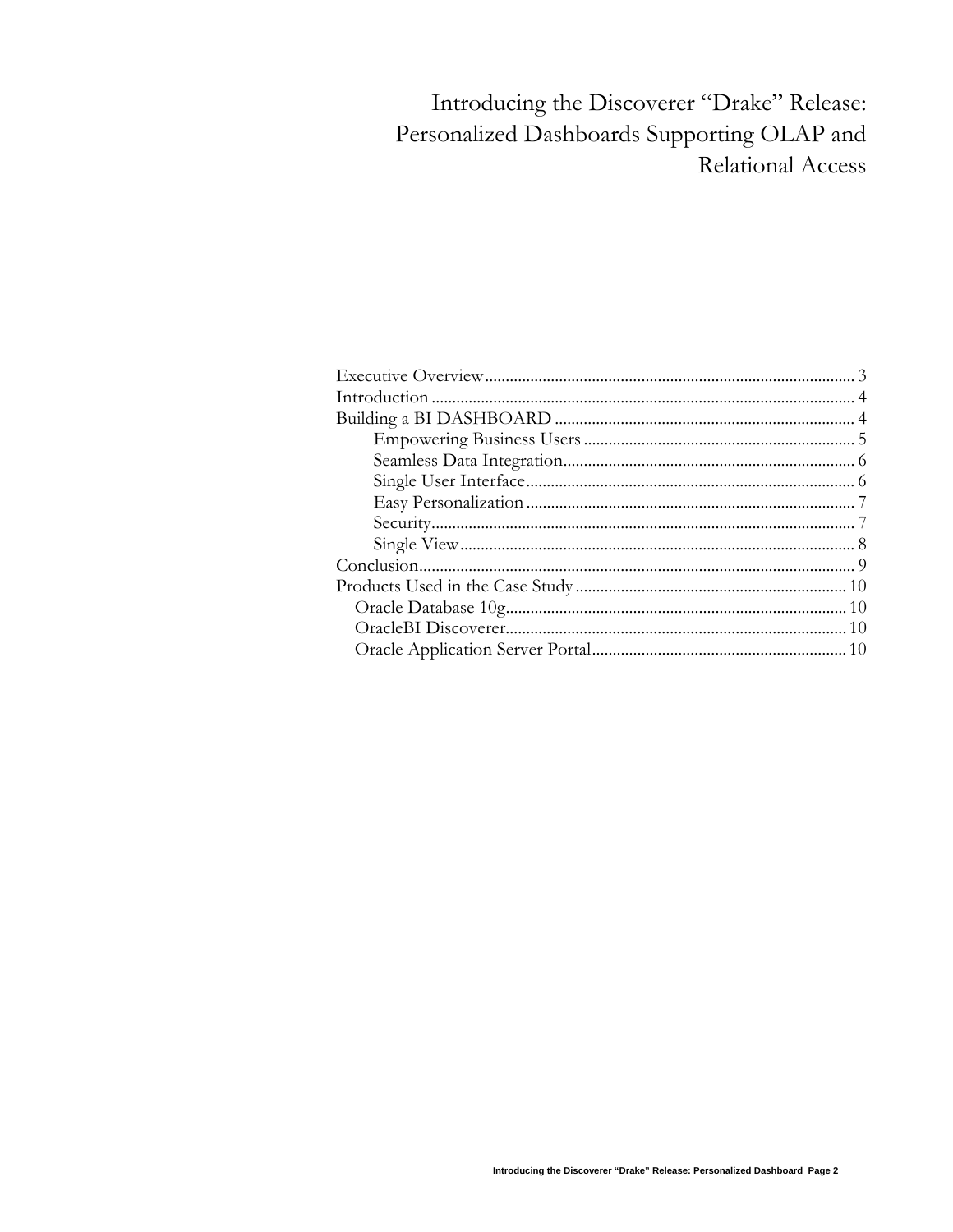<span id="page-2-0"></span>

# Introducing the Discoverer "Drake" Release: Supporting Personalized Dashboards

# **EXECUTIVE OVERVIEW**

In the Information Age, corporations have at their disposal massive amounts of data collected in transactional systems. These systems are designed for the efficient selection, storage, and retrieval of data, and are essential for businesses to keep track of their affairs.

However, having data is not the same as having information. The challenge is in deriving answers to business questions from the available data. This wealth of data can yield critical information about a business, so that decision makers at all levels can respond quickly to changes in the business climate.

This translation from data to information usually requires businesses to implement a vast array of products to manage the different data sources (OLAP, relational, statistical and data mining) and the different presentation styles (executive briefings, KPI cockpits, campaign analysis, sales analysis etc). Each of these products requires users to learn different interfaces and terminology, which significantly increases the costs of implementing a complete solution. To manage these competing interfaces many businesses use corporate portals to act as a glue across their many disparate products. This glue only works at a very superficial level and leaves many business and infrastructure critical issues unresolved.

The Oracle 10g Business Intelligence solution enables you to shape both long-term goals and day-to-day decisions, providing you with time-critical, relevant, and accurate information. Oracle not only offers a complete and integrated platform for business intelligence, but also offers solution choices designed to meet the varying requirements of analysts and decision makers at every level within your business. Oracle Business Intelligence is delivered using consistent user interfaces across all data sources (relational, OLAP, statistical and data) and all reporting styles (executive briefings, KPI cockpits, campaign analysis, sales analysis etc). Most importantly all of the safety, security, manageability, and scalability of Oracle Database applies to your Oracle Business Intelligence solution. Moreover, technical staff can use the same database management tools to allocate resources, monitor performance, and so forth, of the OracleBI environment. So additional training is minimized. Oracle Business Intelligence 10g can provide a significant edge in an increasingly competitive marketplace.

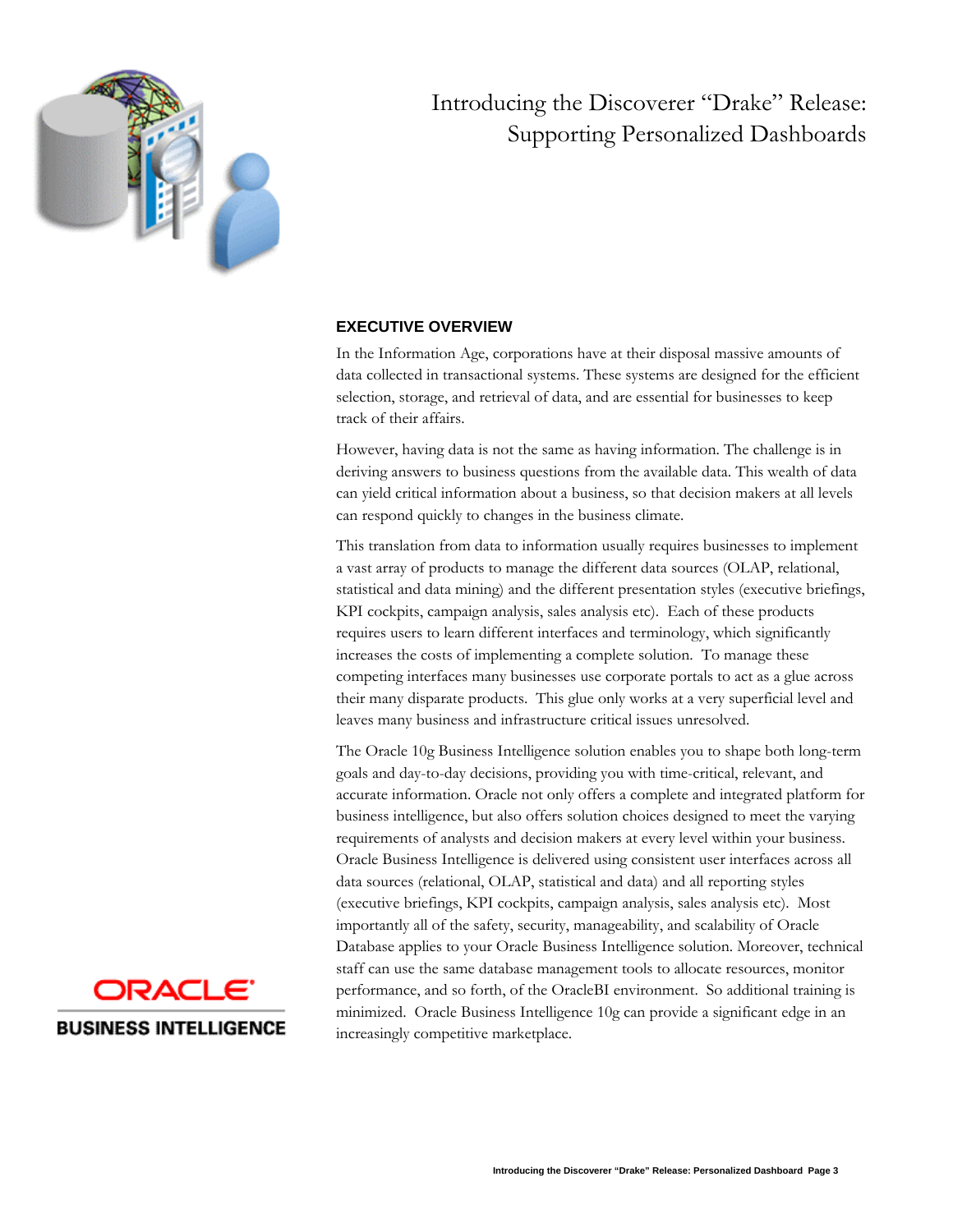<span id="page-3-0"></span>







**Figure 1 Sample Executive Information Portal** 

#### **INTRODUCTION**

All of the data for Oracle Business Intelligence is stored in an Oracle Database as a single source of truth. Oracle's gold-standard 10g database engine provides the ability to perform multidimensional, relational and data mining operations all within the same integrated engine. Businesses are no longer forced to distribute their OLAP, relational, statistical and data mining results via hundreds of spreadsheets, or continually ship data to separate multidimensional or data mining databases.

Only Oracle offers a complete and integrated platform for business intelligence that also offers a solution that provides choices at different levels of sophistication so that businesses can tailor their installation to meet the unique their requirements. In addition, the Oracle Business Intelligence solution offerings have been designed to provide a consistent and user-friendly experience for ad hoc querying, reporting, and collaboration.

This paper will explain how to use the Oracle BI10g Solution to create an enterprise information portal that integrates both OLAP and relational data. It will also highlight many of the key benefits of using the Oracle BI10g Solution

# **BUILDING A BI DASHBOARD**

Oracle's business intelligence solution provides users with the ability to move beyond the typical transactional analysis of "*how much did I sell yesterday*" to more advanced analytic analysis asking questions such as '*how much will we sell tomorrow*" and "*which types of customers are most likely to respond to our next marketing campaign*".

Answers to these types of questions also need to be analyzed in the context of other business questions and not analyzed in isolation. Many businesses are looking for easy ways to coordinate analytic reports within an enterprise information portal (EIP) framework. Within this type framework users need to able to directly manage the both the content and structure of their portal pages adding layers of personalization to fine-tune their business queries.

This section explains how Oracle Discoverer "Drake" provides the perfect environment for building and manages EIPs, as shown in *Figure 1*. Discoverer Drake resolves the all key issues commonly associated with BI portals and EIP. The Drake release of Discoverer provides a number of unique benefits to business users. It allows them to:

- o Quickly create and manager their own portal pages
- o Easily personalize their portal reports
- o Control how reports are visualized
- o Drill from aggregate information to detailed transactional data
- o Transparently manage application security
- o Seamlessly integrate with corporate security features like single sign-on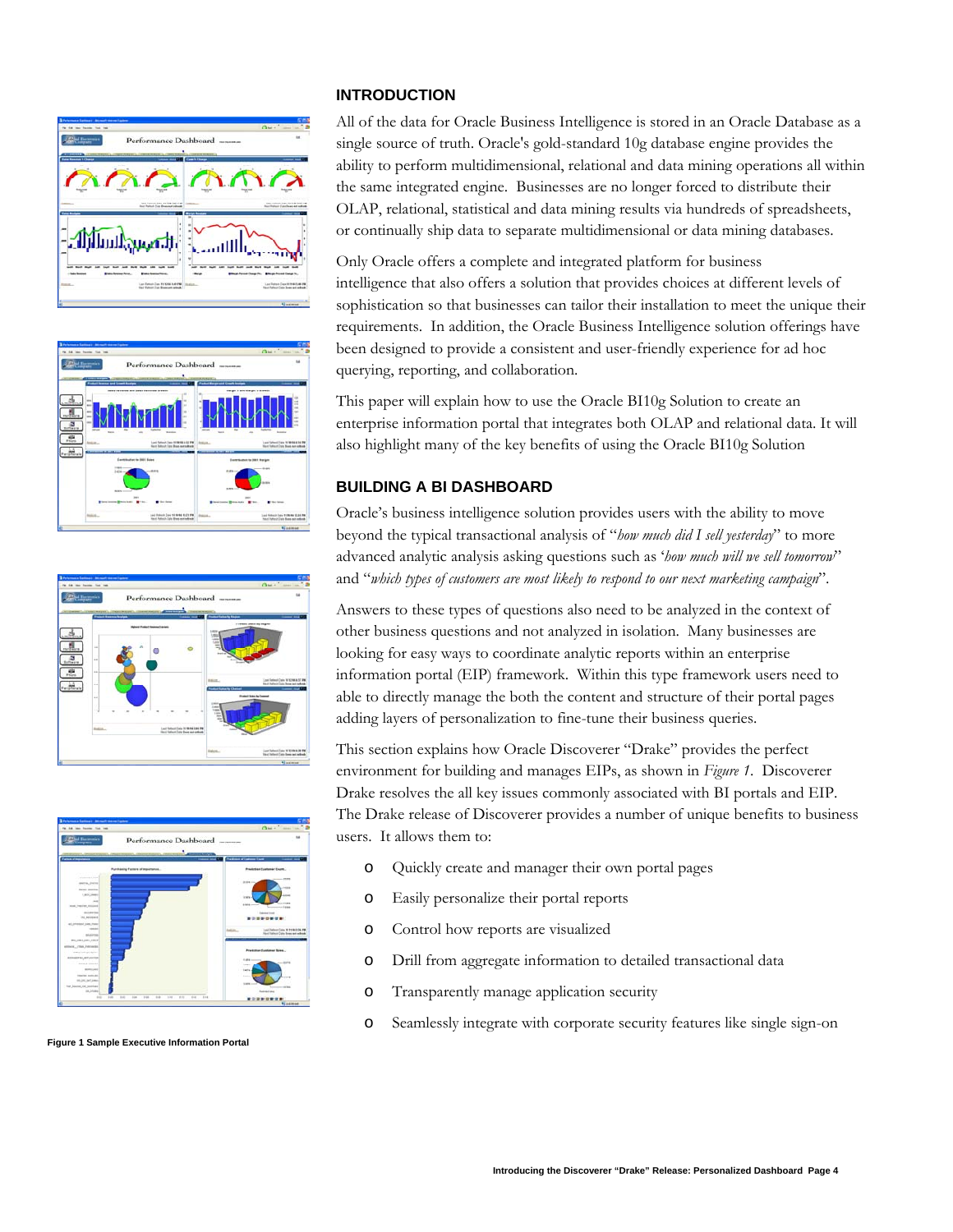<span id="page-4-0"></span>

| Lamb (Centri) (Real front on feet)<br>Salest the werksheet to display<br>IF THE IT IS workstood choose does not have parameters, the Parameters she will be sligged.<br><b>ISLIK P</b><br>MacDification<br><b>Salast Europe Manuel</b><br><b>Type:</b><br><b><i>Emergence Invest Counting Date</i></b><br>\$1.000<br><b>V Festivale Lower</b><br>Woklast<br>LIFE SISTEM TECH PHOSICALS ST PM<br>Breast Cancer (misterica, mistality)<br>$\overline{0}$<br>LPE 5/3164 1025 PM 6/264 3 ST PM<br><b>Miskalad</b><br>Pastole (pay, EFA, courty, ed. weight) stockclose<br>$\circ$<br>LPE NOTAL 10:25 PM ECITA 3:37 PM<br>$\frac{0}{0}$<br>Parameter (your, soundy, epo, mil. veright) sourcessed<br>LPW NISSIN 10.26 PM RODGE EST PM<br><b>Tase, apa, product</b><br>Wolksheet<br>LIFE: 5/31/04 10:25 PM EQIS4 3:37 PM<br>ö<br>Panmate (Yaat, apa, probat).<br>LIFE 50184 10:30 PM 6064 3 ST PM<br>Wednesday<br>ö<br>Israel<br><b>BOICH TO 36 PM ROOM 3 ST PM</b><br><b>Wolcolaat</b><br>LFE <sup>2</sup><br>G<br>Parameter (Year, eps. product S)<br>Worksheet<br>LIFE - NOVIN 10 26 PHILOSH 3 ST PM<br>(pm.) (prox) (but) from her men |
|--------------------------------------------------------------------------------------------------------------------------------------------------------------------------------------------------------------------------------------------------------------------------------------------------------------------------------------------------------------------------------------------------------------------------------------------------------------------------------------------------------------------------------------------------------------------------------------------------------------------------------------------------------------------------------------------------------------------------------------------------------------------------------------------------------------------------------------------------------------------------------------------------------------------------------------------------------------------------------------------------------------------------------------------------------------------------------------------------------------------------------------|
|                                                                                                                                                                                                                                                                                                                                                                                                                                                                                                                                                                                                                                                                                                                                                                                                                                                                                                                                                                                                                                                                                                                                      |
|                                                                                                                                                                                                                                                                                                                                                                                                                                                                                                                                                                                                                                                                                                                                                                                                                                                                                                                                                                                                                                                                                                                                      |
|                                                                                                                                                                                                                                                                                                                                                                                                                                                                                                                                                                                                                                                                                                                                                                                                                                                                                                                                                                                                                                                                                                                                      |
|                                                                                                                                                                                                                                                                                                                                                                                                                                                                                                                                                                                                                                                                                                                                                                                                                                                                                                                                                                                                                                                                                                                                      |
|                                                                                                                                                                                                                                                                                                                                                                                                                                                                                                                                                                                                                                                                                                                                                                                                                                                                                                                                                                                                                                                                                                                                      |
|                                                                                                                                                                                                                                                                                                                                                                                                                                                                                                                                                                                                                                                                                                                                                                                                                                                                                                                                                                                                                                                                                                                                      |
|                                                                                                                                                                                                                                                                                                                                                                                                                                                                                                                                                                                                                                                                                                                                                                                                                                                                                                                                                                                                                                                                                                                                      |
|                                                                                                                                                                                                                                                                                                                                                                                                                                                                                                                                                                                                                                                                                                                                                                                                                                                                                                                                                                                                                                                                                                                                      |
|                                                                                                                                                                                                                                                                                                                                                                                                                                                                                                                                                                                                                                                                                                                                                                                                                                                                                                                                                                                                                                                                                                                                      |
|                                                                                                                                                                                                                                                                                                                                                                                                                                                                                                                                                                                                                                                                                                                                                                                                                                                                                                                                                                                                                                                                                                                                      |
|                                                                                                                                                                                                                                                                                                                                                                                                                                                                                                                                                                                                                                                                                                                                                                                                                                                                                                                                                                                                                                                                                                                                      |
|                                                                                                                                                                                                                                                                                                                                                                                                                                                                                                                                                                                                                                                                                                                                                                                                                                                                                                                                                                                                                                                                                                                                      |
|                                                                                                                                                                                                                                                                                                                                                                                                                                                                                                                                                                                                                                                                                                                                                                                                                                                                                                                                                                                                                                                                                                                                      |
|                                                                                                                                                                                                                                                                                                                                                                                                                                                                                                                                                                                                                                                                                                                                                                                                                                                                                                                                                                                                                                                                                                                                      |
|                                                                                                                                                                                                                                                                                                                                                                                                                                                                                                                                                                                                                                                                                                                                                                                                                                                                                                                                                                                                                                                                                                                                      |
|                                                                                                                                                                                                                                                                                                                                                                                                                                                                                                                                                                                                                                                                                                                                                                                                                                                                                                                                                                                                                                                                                                                                      |





#### **Empowering Business Users**

Discoverer "Drake" Portlet Providers and Oracle Portal allow business users to interactively turn data into trend reports and share them with other analysts and managers, providing insight into the metrics that spawn good business decisions.

Oracle Portal combined with Discoverer "Drake" Portlet Providers allows business users to directly manage their own portal content. They allow Discoverer worksheets to be embedded directly within a portal page, where each portlet can display a worksheet consisting of either a table or crosstab with or without a linked graph.

Oracle Portal's unique development wizards help guide users through the process of adding a worksheet to a portal page. The wizard, see *Figure 2,* consists of six basic steps that help define the following:

- **Figure 2 DiscovererPortlet Wizard** o Selection of the required end user layer (EUL)
	- o Selection of the required worksheet
	- o Default parameter values for the selected report
	- o Presentation options
		- o Table or crosstab with or without associated graph
		- o Gauge
	- o Portlet options such as title, text area and analyze options
	- o Refresh options such as refresh frequency

Once the wizard has been completed the report is displayed directly in the portal page with information about the refresh details and an 'Analyze' link, see *Figure 3,* that provides direct access to the live data using Discoverer Viewer. **Figure 3 DiscovererPortlet Provider Features** 

> The Drake release of Discoverer allows users to transform worksheet rows and columns within a report into a single or series gauges. Gauges are ideal for managing key performance indicator (KPI) style reporting. KPIs provide a high level snapshot of a business based on specific predefined measures. This may include for example global or regional sales figures and trends over time. Gauges are critical to executive portals. They can give a business executive a high-level, real-time view of the heath of a company by visually displaying vital statistical information about the company at a glance.

The Discoverer Gauge Portlet allows users to quickly and easily create business intelligence KPI style dashboards using the same reporting interfaces used to view their OLAP and relational data sources, see *Figure 4.* 

Discoverer Drake is the only BI product to provide one single interface to manage all business intelligence reporting requirements, allowing business users to get a true **Figure 4 Discoverer GaugePortlet Provider** picture of how well their business is doing and where performance can be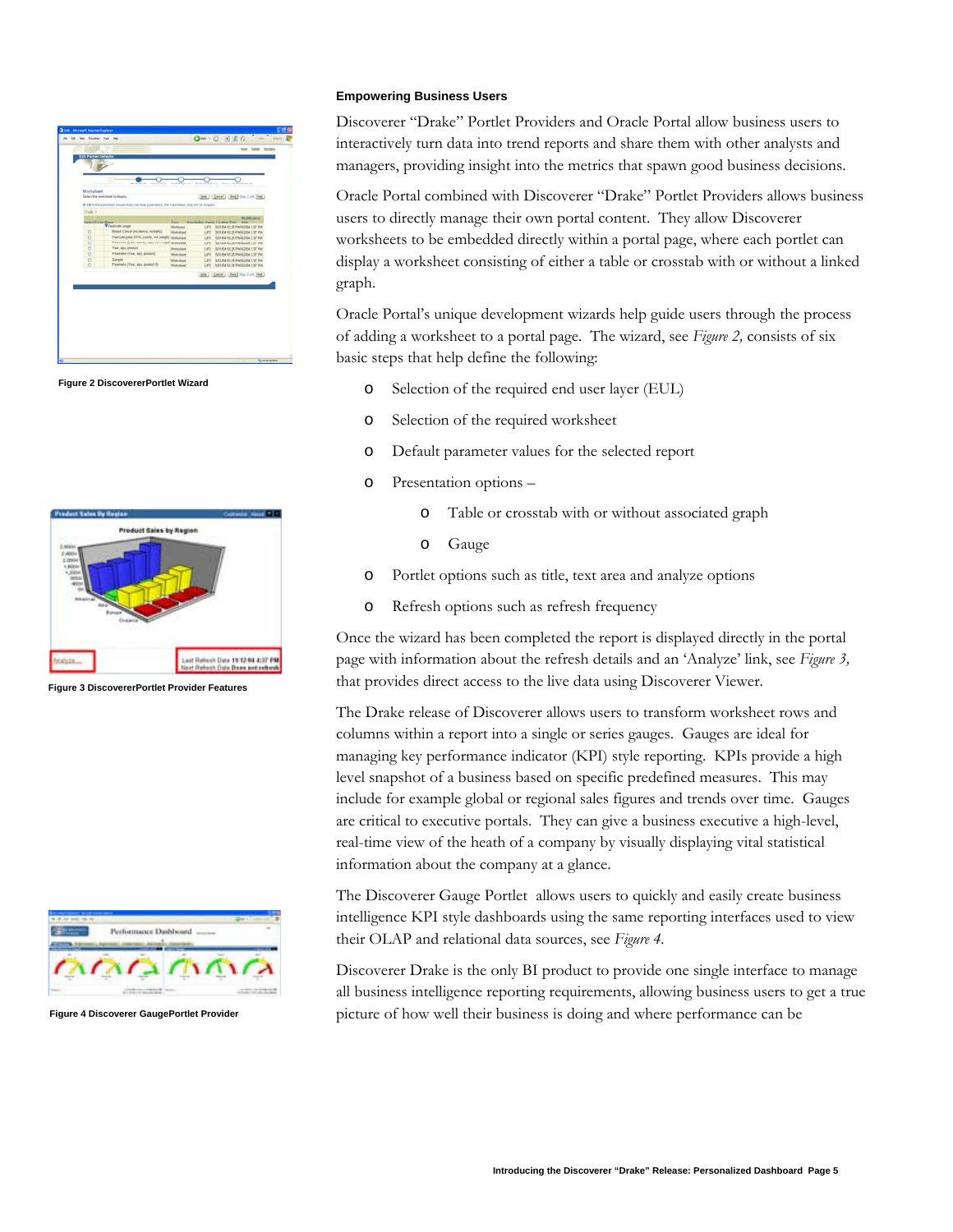<span id="page-5-0"></span>

Figure 5. Seamlessly Drilling from summary **Figure 1** and  $\text{IT}$  department. **informaiton to detailed data** 



#### **Seamless Data Integration**

The 10g database provides a powerful integrated storage repository combining all key types of business data – transactional, multidimensional, statistical and data mining. Discoverer Drake is the first reporting product to take advantage of all this integration. For example, a worksheet that shows high-level aggregate multidimensional data can be further enhanced using the new powerful drilling capabilities. This allows drilling from aggregate data directly to detailed transactional data or to any other level within a related worksheet. All this can be defined by users and does not require special program code or intervention by the

As users drill through the layers within their reports, see *Figure 5*, the same user interface is maintained, which allows users to focus on the analysis opportunities and not the task of mastering the different and competing complexities of varying products.

#### **Single User Interface**

Ease of use is one of the most important considerations when selecting a BI solution tool. Any user at any level in an organization should be able to use an end user reporting tool with a minimal amount of training. The tool should have sufficiently rich functionality, yet be simple enough for even the novice user.

Discoverer's unique interface meets these requirements and enables users to interact directly with data using business terminology that is familiar. Each Discoverer component maintains a consistent and common feel throughout the reporting system

Unlike many business intelligence products, Discoverer provides one consistent interface for ad hoc querying, reporting and drill down/pivot functionality. Users resize dialog boxes, select and drag multiple items or activate menu options from a toolbar with a single click. The result is the maximum in flexibility, as you can develop once, deploy anywhere: Discoverer Viewer, Discoverer Plus and Oracle Portal. For pure HTML client for viewing and analysis Discoverer Viewer is a zero download, pure HTML client for viewing and analyzing all reports for both pure relational and OLAP data sources, see *Figure 6*.



**Figure 6 DiscovererViewer – Single window into many worlds**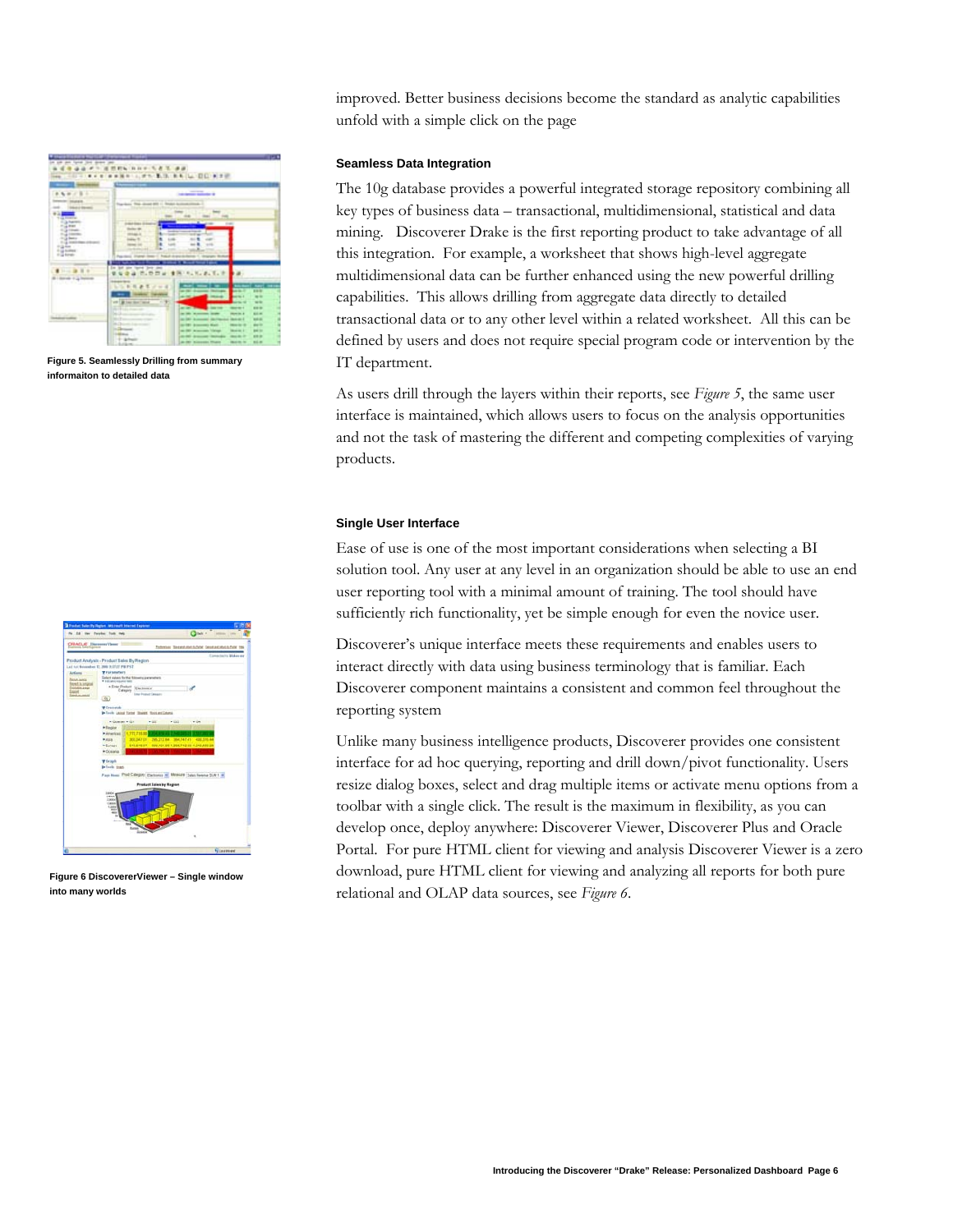<span id="page-6-0"></span>

**Figure 7 Personalization of reports** 



#### **Easy Personalization**

Defining a view of specific measure such as sales is sometimes based on personal preferences. Some users like to view data as bar charts whilst others prefer line charts. Users want to personalize their portal content to allow them to analyze their data based on their preferred style of working. This can create a serious problem where users copy reports just to change the traffic light colors on a crosstab or the type of graph displayed, see *Figure 7*. This invariably leads to continual duplication of the master report by each and every user. So now there is no master version of the report in use, everyone uses his or her own private personalized version.

Discoverer Drake resolves this major problem by using a powerful new feature called 'Personalization'. This allows users to totally customize the appearance of a report and update their portal page with those changes. However, the master report is retained and remains the master version of the report. The users modifications are all saved as deltas. Therefore, there is still only one version of the report in existence.

#### **Security**

There are a number of reasons why businesses find single sign-on (SSO) a compelling solution. Without SSO, each user must maintain a separate identity and password for each application he or she accesses. Maintaining multiple accounts and passwords across multiple products for each user is insecure and expensive. It is insecure because users tend to write multiple passwords down usually with the product or application name next to it. Or they reuse passwords across multiple products. Administrators can take quite a while to delete all users accounts when a user leaves which creates security holes. Gluing products together using a portal only helps to highlight this problem. The whole process is expensive because both user and administrator time is wasted when passwords are forgotten or must be reset, and because administrators must create and delete multiple accounts for each user.

Within a portal environment business users want to identify themselves once and only once. They expect each report within their portal to understand who they are from that single-sign on process.

The Oracle approach to single sign-on provides a framework for secure single signon from a browser to all types of Discoverer reports. Discoverer Drake takes full advantage of this framework. This provides an important value-added security service for businesses. Fortunately for business users this "*must have"* feature is a totally transparent standard feature of Discoverer Drake.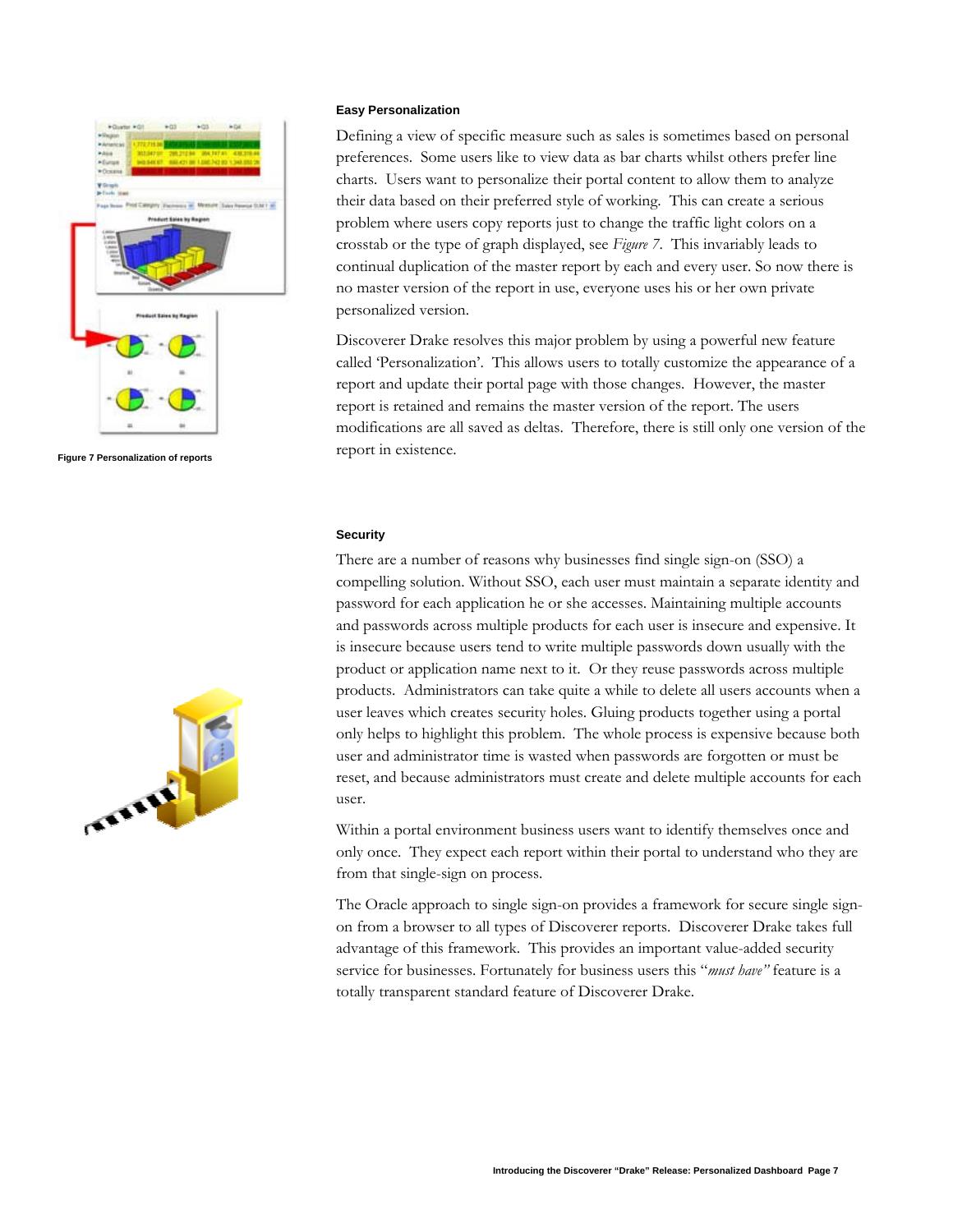#### **Single View**

An enterprise information portal is more than a series of BI reports and KPI gauges. A true enterprise information portal merges data and presentations from a whole variety sources. Enterprise portals are specifically designed to be the single source of interaction with corporate information and the focal point for conducting day-to-day business. OracleAS Portal combines a rich, declarative environment for creating a portal Web interface, publishing and managing information, accessing dynamic data, and customizing the portal experience. Using OracleAS Portal, businesses have the power to connect employees, partners, and suppliers with the information they need and the flexibility to create views tailored to each community.

Oracle Portal is more than just a BI dashboard, and this ability to reach beyond the boundaries of traditional BI reporting allows business' to enhance and add additional insight to their corporate BI reports. Portlets can be connected to produce integrated Web-based applications, even when the portlets publish data from different systems. By defining portlet parameters and associating them with page-level parameters and events, the page developer can in effect wire portlets together. A page parameter or selections in one portlet can actually drive the content and display of other portlets and pages. No code required!

The use of Portal page parameters and Discoverer report parameters provides a rich environment for developing user interaction across a portal page. This level of interaction allows users to create pages similar to that shown opposite. The four geographic buttons on the left of the page drive the four graphs. As the user clicks on a specific region icon a parameter is passed to each Discoverer Graph causing the each graph to refresh to view the data for the selected region, see *Figure 8.*

Only Oracle AS Portal provides this level of interaction within a simplified business user focused environment.

<span id="page-7-0"></span>

**Figure 8 Discoverer Interactive Dashboard**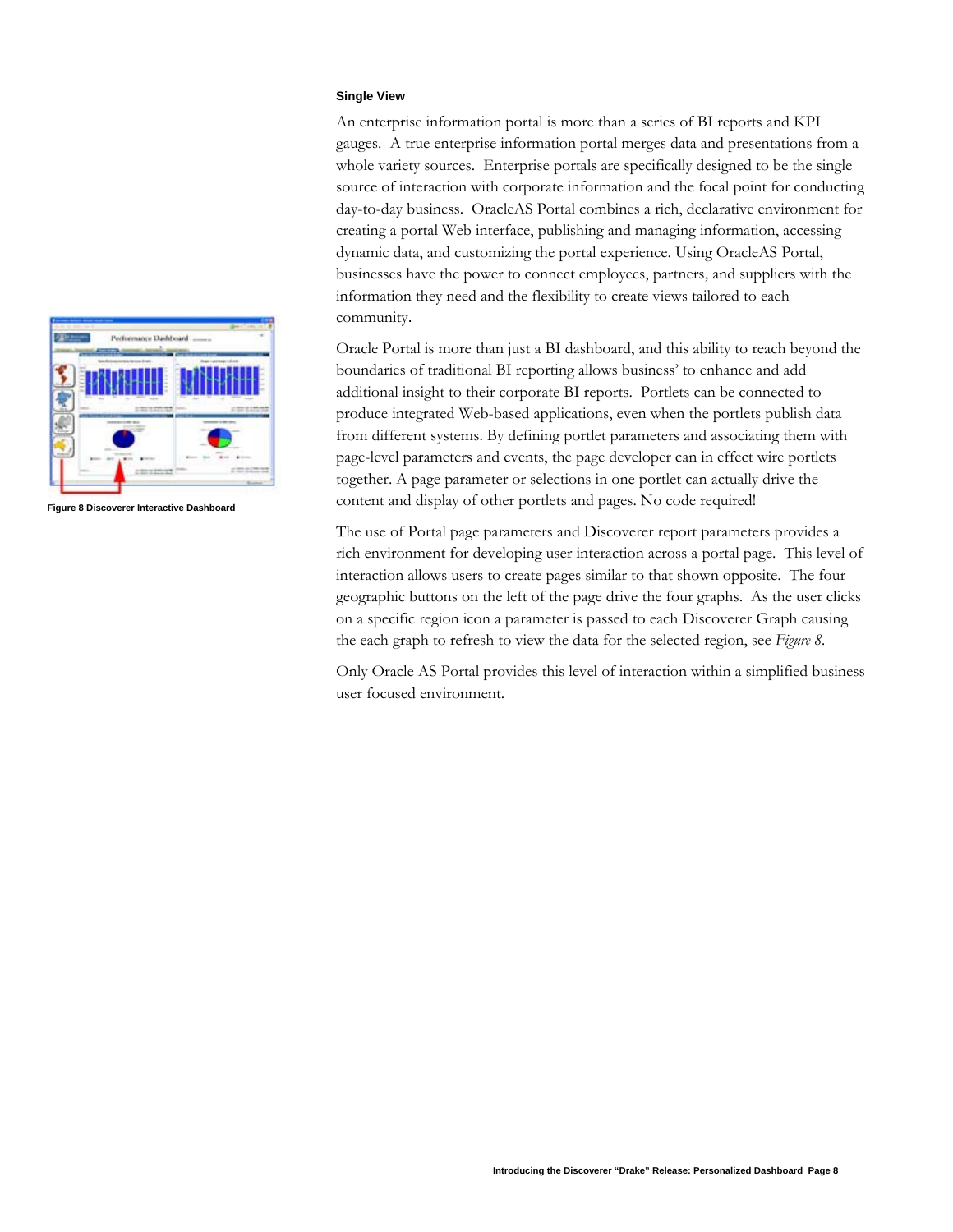# <span id="page-8-0"></span>**CONCLUSION**

You already trust Oracle with managing your most critical data. Now, let Oracle provide your organization with a solid business intelligence platform for secure information access and information personalization.

There is no better, more secure, and cost effective way to gain essential business insight. Get more value for less effort, get Oracle Discoverer Drake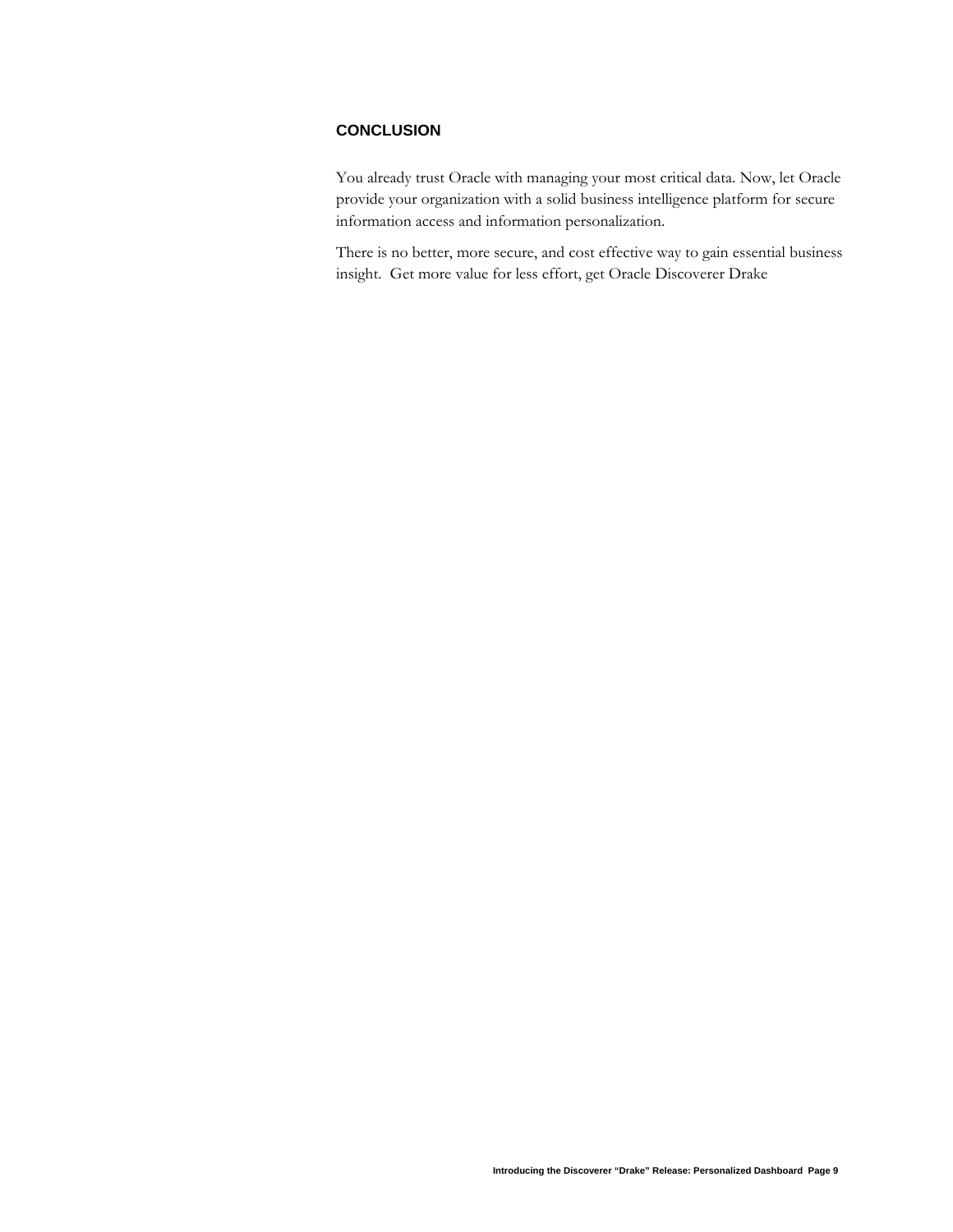# **PRODUCTS USED IN THE CASE STUDY**

The case study will use the following products:

- o Oracle 10g Database
- o Oracle Discoverer "Drake" 10.1.2
- o Oracle Portal/Discoverer Portlet Providers

<span id="page-9-0"></span>

## **Oracle Database 10g**

Previously, building a business intelligence system required integration of multiple server products. In addition to the database, completely separate engines for ETL, online analytical processing (OLAP), and data mining were required. This meant that four different engines had to be learned and managed, and multiple copies of the metadata and data needed to be synchronized.

Oracle Database 10*g* provides the platform for all business intelligence applications. Oracle Warehouse Builder 10*g* provides the best tool for designing, deploying, and managing the business.

# **OracleBI** Discoverer



### **OracleBI Discoverer**

OracleBI Discoverer is an ad-hoc query and analysis tool comprised of several components. These components, which can be used independently or in collaboration, are designed to work over the Internet and empower novice end users and business analysts alike.

Using Discoverer, you can access data that is purely relational in design, or data that has been prepared to leverage Oracle OLAP. Discoverer's user interface enables users to focus on analysis rather than the complexities of the database or its query languages. Discoverer opens up the analytic power of the database, enabling novice end users the ability to turn data into smart business decisions.

## **Oracle Application Server Portal**

Oracle Application Server 10*g* offers a complete and integrated run-time infrastructure for your Web applications at a low cost. The tight integration between Discoverer and OracleAS Portal empowers users to publish their individual reports to executive dashboards, or create URL links to a list of reports that they can access from corporate portals. Discoverer report builders and analysts can use OracleAS Portal to enable other users in the organization to easily access the information by subscribing to these portal pages.